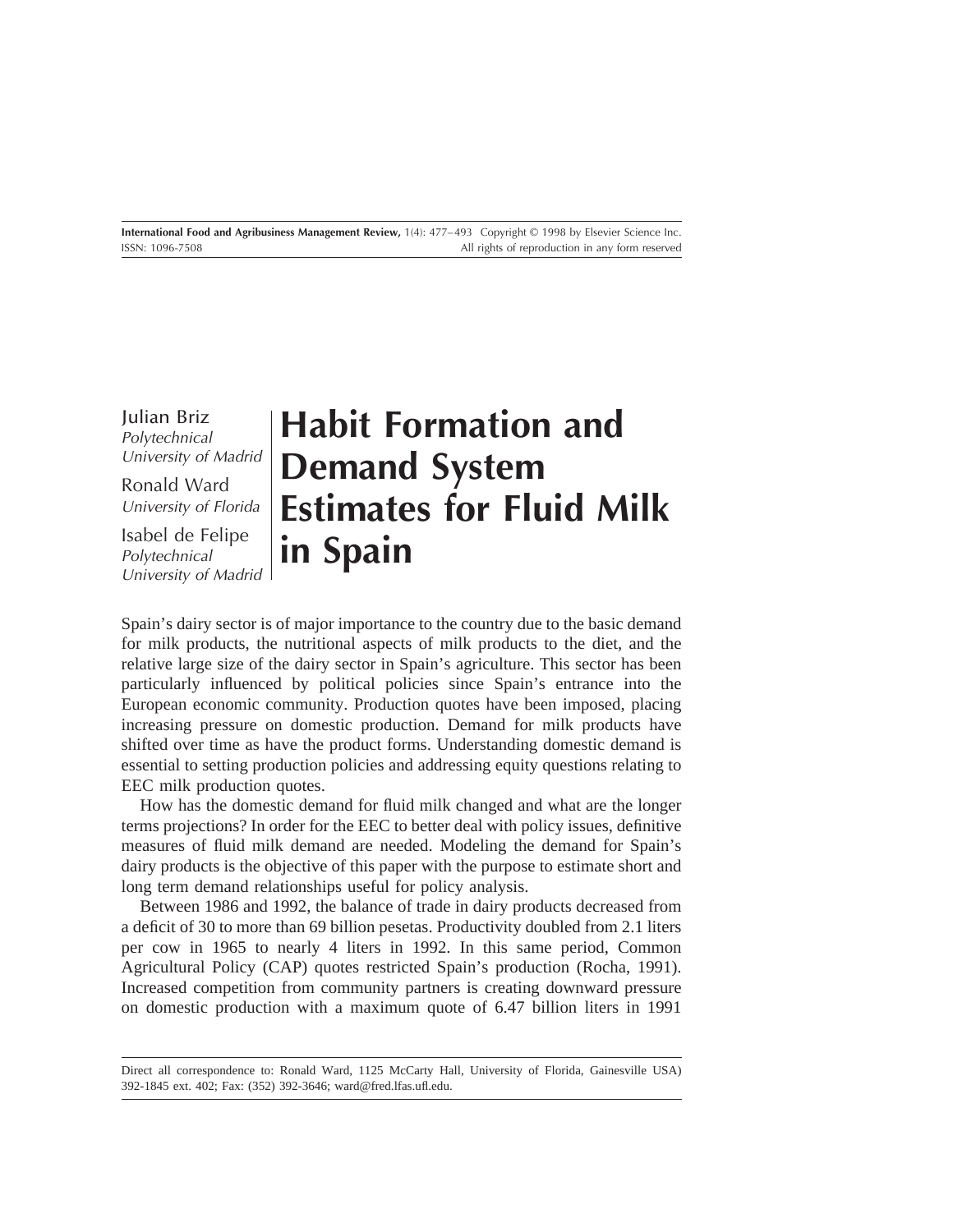(Busade, 1995). CAP also places a minimum level intervention price on the sector. Given current demand for dairy products within Spain, it is generally felt that the quota system applied to the Spanish production is too restrictive and includes many administrative problems with control and distribution policies (Briz, 1995; Mercasa, 1993; Rocha, 1991).

At the center of the argument for Spain's dairy sector is the fairness of the quota system and the need for revisions in the policies. In order to make definitive arguments for bringing about allocation policies, it is essential that the demand for Spain's dairy products be fully documented. Without having a good quantitative understanding of demand, it is impossible to make consumption projections essential to setting and/or changing quota policies. Eating habits are changing in Spain, following other international patterns (Connor, 1994). In the last decade, consumption of fresh milk declined while use of sterilized milk increased. Population growth is near a zero rate. Consuming units are changing their structure with a higher proportion of couples and single person households. Regional differences in milk demand are expected given demographic differences across the country. Clearly, the first step to addressing policy issues related to the dairy sector must start with a definitive measure of fluid milk demand.

In this paper, our objective is to address the demand component of the dairy industry. Without acceptable measures of demand, it is impossible to set forth meaningful quota policies that both address Spain's concerns for its dairy sector and the broader issues for the total European community. This paper provides a better understanding of consumption patterns for whole and skim milk using a habit persistence model. Applying this expenditure allocation model, fluid milk demands are estimated and used to provide insight into Spain's fluid milk market.

#### **CONSUMPTION AND PRICES ACROSS REGIONS**

Consumption data and prices of whole, skim, and all other milk forms were collected across 17 providences in Spain and recorded monthly starting with January, 1987. These regions listed in Table 1 extend across the entire country and, hence, should be representative for measuring Spain's demand for milk. In Table 1, means and coefficients of variation (C.V.) are shown for volumes and prices of whole and skim milk in each region. Since the C.V.'s are independent of the unit of scale, they are comparable across regions and variables (Ministerio de Agricultura, 1987-92).

The columns for whole and skim milk provide insight into how milk consumption differs within Spain. Metropolitan Madrid shows the highest average per capita consumption of whole and skim milk with the whole milk value being 6.091 *liters per capita per month*. In comparison, the Canary Islands show the lowest per capita consumption for whole milk. Consumption of skim milk is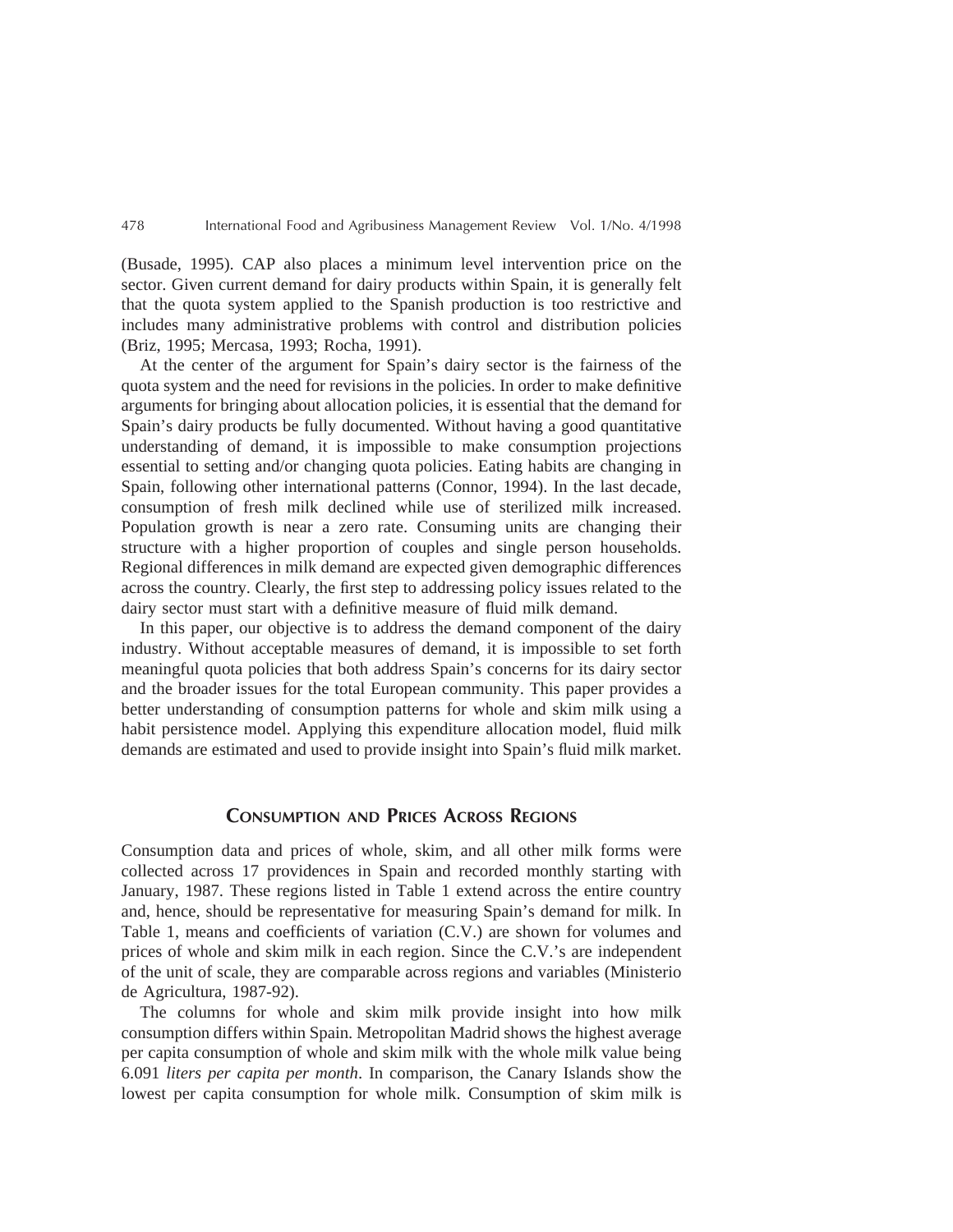| υραπι, υ <i>π</i> . τ-υ <b>∠.</b> υ |                |             |                      |                     |      |              |                     |              |                    |        |                 |
|-------------------------------------|----------------|-------------|----------------------|---------------------|------|--------------|---------------------|--------------|--------------------|--------|-----------------|
|                                     |                |             | Whole Milk<br>Volume | Skim Milk<br>Volume |      |              | Whole Milk<br>Price |              | Skim Milk<br>Price |        |                 |
|                                     |                | (liters per |                      | (liters per         |      | (Pesetas per |                     | (Pesetas per |                    | Income |                 |
| Region                              | Reg.           |             | capita)              | capita)             |      |              | liter)              |              | liter)             |        | (Mils. Pesetas) |
| Name                                | No.            | Mean        | $C.V.^a$             | Mean                | C.V. | Mean         | C.V.                | Mean         | C.V.               | Mean   | C.V.            |
| MMadrid                             | 17             | 6.091       | 0.107                | 1.482               | 0.30 | 77.1         | 0.070               | 74.12        | 0.074              | 1.558  | 0.217           |
| MValencia                           | 16             | 5.586       | 0.182                | 0.918               | 0.42 | 73.5         | 0.084               | 77.56        | 0.112              | 1.267  | 0.204           |
| Rioja                               | 14             | 5.283       | 0.158                | 1.404               | 0.29 | 78.2         | 0.073               | 77.74        | 0.080              | 1.444  | 0.121           |
| Aragon                              | $\overline{2}$ | 5.172       | 0.136                | 1.405               | 0.28 | 80.4         | 0.075               | 83.62        | 0.077              | 1.325  | 0.195           |
| Navarra                             | 12             | 4.904       | 0.416                | 1.389               | 0.28 | 79.7         | 0.078               | 76.47        | 0.085              | 1.438  | 0.178           |
| <b>Baleares</b>                     | 3              | 4.892       | 0.163                | 0.921               | 0.48 | 85.6         | 0.058               | 85.32        | 0.101              | 1.638  | 0.213           |
| Vasco                               | 11             | 4.800       | 0.212                | 1.112               | 0.35 | 78.5         | 0.071               | 75.91        | 0.085              | 1.379  | 0.145           |
| Murcia                              | $\overline{4}$ | 4.722       | 0.226                | 1.289               | 0.41 | 86.8         | 0.068               | 86.70        | 0.079              | 1.045  | 0.138           |
| Cataluna                            | 1              | 4.473       | 0.145                | 1.371               | 0.21 | 83.8         | 0.067               | 81.61        | 0.077              | 1.547  | 0.223           |
| Mancha                              | 7              | 4.452       | 0.330                | 1.121               | 0.39 | 79.4         | 0.058               | 83.92        | 0.102              | 0.987  | 0.170           |
| Andalucia                           | 5              | 4.431       | 0.229                | 0.723               | 0.29 | 85.9         | 0.058               | 88.68        | 0.078              | 1.206  | 0.165           |
| Asturias                            | 10             | 4.196       | 0.309                | 1.197               | 0.54 | 80.3         | 0.067               | 77.94        | 0.081              | 1.082  | 0.180           |
| Cantabria                           | 13             | 4.084       | 0.194                | 1.048               | 0.40 | 78.2         | 0.070               | 79.35        | 0.082              | 1.195  | 0.140           |
| Leon                                | 8              | 3.938       | 0.428                | 0.914               | 0.40 | 75.6         | 0.066               | 79.32        | 0.086              | 1.082  | 0.189           |
| Extremadura                         | 6              | 3.735       | 0.377                | 0.603               | 0.56 | 79.0         | 0.068               | 78.88        | 0.082              | 0.990  | 0.204           |
| Galicia                             | 9              | 2.797       | 0.309                | 0.917               | 0.50 | 75.9         | 0.073               | 78.81        | 0.088              | 0.990  | 0.204           |
| Canarias                            | 15             | 2.439       | 0.377                | 0.984               | 0.45 | 76.4         | 0.064               | 77.25        | 0.081              | 1.206  | 0.165           |

**Table 1.** Whole and skim milk consumption and prices by regions in Spain,  $87.1 - 92.9$ 

<sup>a</sup>C.V. = Coefficient of Variation (Standard Deviation/Mean). Source: MAPA, 1993.

substantially less than whole with per capita values usually in the range of .9 to 1.4 liters. Note that while skim milk consumption is quite low relative to whole, it does show substantial variations in consumption over time. For example, in Madrid the relative variation in skim milk consumption is three times that of whole milk. In some of the more rural areas (such as Galicia, Asturias, Cantabria) consumption possibly appears lower because milk is produced and consumed on the farm and may not enter the reported statistics.

Variations in whole and skim milk prices are quite similarly in contrast to what is seen for the volume results. There are minor differences in the mean levels and degree of change over time when comparing regions. While not a strong difference, skim milk prices have shown slightly more variation. Variations in volume across the regions are approximately five times the variation seen for milk prices. Variation in whole milk prices versus skim prices are almost identical. On average, one milk form does not consistently sell at a premium to the other. Also, the simple average across regions for both is nearly identical with whole milk prices averaging 79.7 pesetas per liter and skim milk being 80.2 pesetas. Finally, statistics for per capita income are presented in this table. The mean income is 1.2 million pesetas and the variation in income over time and across regions are close.

Table 1 is important because it establishes that there exist considerable variation in the consumption of fluid milk both over time and across regions. Given this variation and the monthly data from each region, information is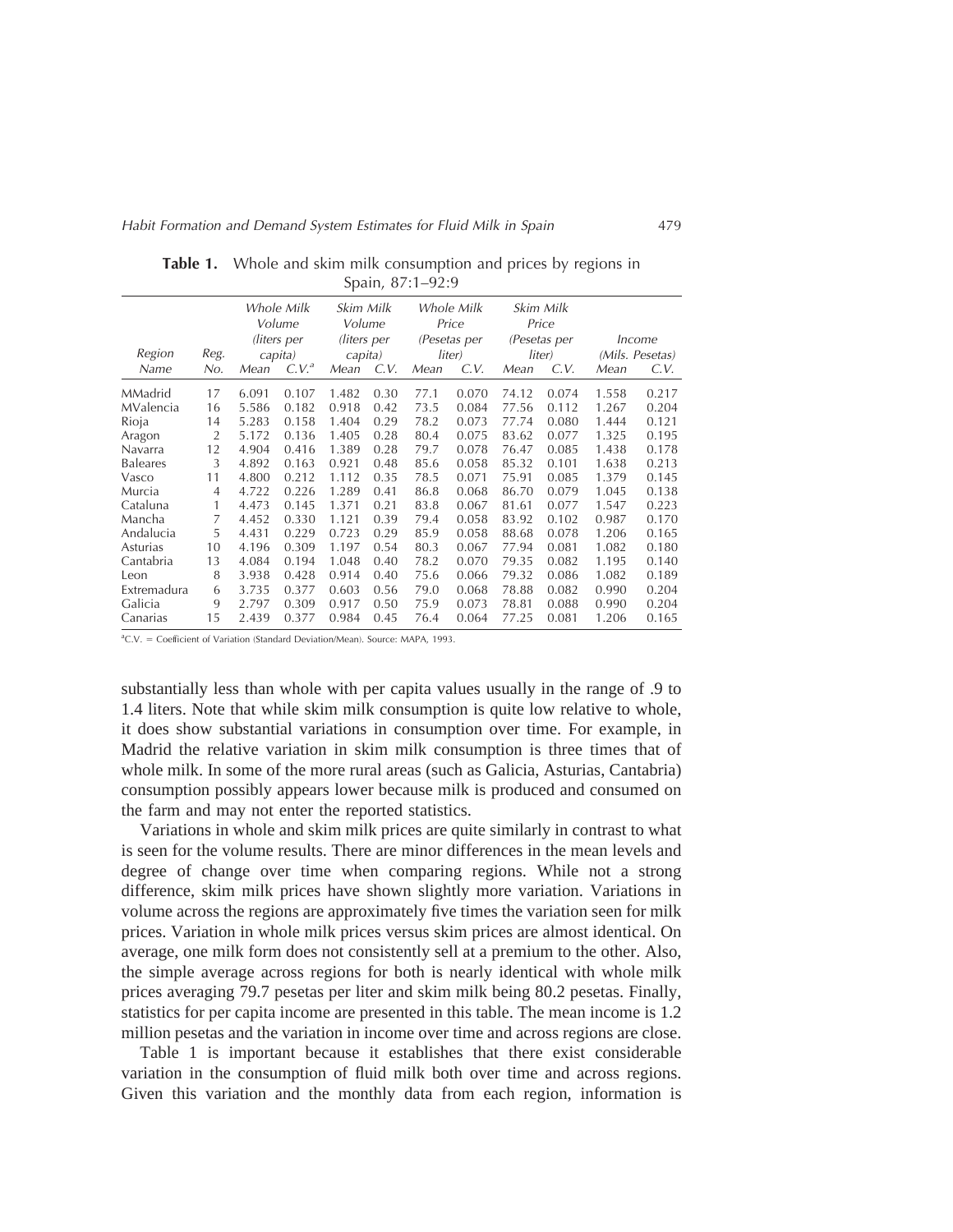available for measuring Spain's demand for fluid milk on average and according to differences across regions and over time.

# **DEMAND SYSTEMS MODELING**

The economic literature is well established in mapping the relationship between utility and the demand for selected products. One frequently used approach is to estimate the demand for selected goods where the share of consumer expenditures on the selected goods is related to total expenditures on the commodity group and prices for those goods within the group. In most cases, the empirical issues focus on specifying the appropriate utility function, showing how to incorporate demographic changes into the analysis and to deal with dynamics. Pollak and Wales (1992) provide an excellent review of the more useful expenditure allocation models and give several examples and comparisons of various model forms. In Pollak and Wales' studies they show the strong performance of the Prais-Houthakker approach relative to several other specifications. Since primary concern is with the results, the demand models for Spain's milk industry are based on a modified Prais-Houthakker approach to demand modeling. Milk consumption is limited to whole fluid milk, skim milk and a class referring to all other fluid milk forms with monthly consumption recorded across the regions. Given the repeat use of fluid milk as part of most individual diets, there is likely habit persistence in the consumption of fluid milk in one or more forms and possible structural change in consumer preferences for milk products.

Let the three milk products noted above be  $m_1$  (whole),  $m_2$  (skim), and  $m_3$ (other) with each  $m_i$  denoting a specific amount of each milk product.<sup>1</sup> We then define the consumer utility function with  $U(m_1, m_2, m_3)$  measuring consumer satisfaction for the three forms of fluid milk. Given that both quantity and prices for each product are nonnegative, then consumers maximize their utility for m subject to the budget constraint that total expenditures  $(\mu)$  cannot exceed the income available for expenditures on this product group (Simon and Blume, 1994). A clear implication is that consumers increase their utility with increases in consumption of each m<sub>i</sub>, i.e.,  $\partial U(m)/\partial m_i > 0$  where m = (m<sub>1</sub>, m<sub>2</sub>, m<sub>3</sub>).

One utility form used in several demand studies is the constant elasticity of substitution (CES) function where  $U(m_1, m_2, m_3) = \sum_{i=1}^3 \alpha_i (m_i - \beta_i)^{\gamma}$ . The  $\alpha$ 's correspond to proportional changes in m<sub>i</sub> where  $\Sigma_{i=1}^3 \alpha_i = 1$  and the  $\beta$ 's account for shifts in preferences or shifts in the utility mapping (see Pollak and Wales, p. 3-11). Finally,  $\gamma$  corresponds to an unknown parameter in the elasticity of substitution ( $\xi$ ) where  $\xi = 1/(1-\gamma)$  and  $0 < \gamma < 1$ . Following standard utility

<sup>&</sup>lt;sup>1</sup> Note that the time and regional subscripts have been dropped for editorial convenience without any lose to the interpretation of the variables and estimates.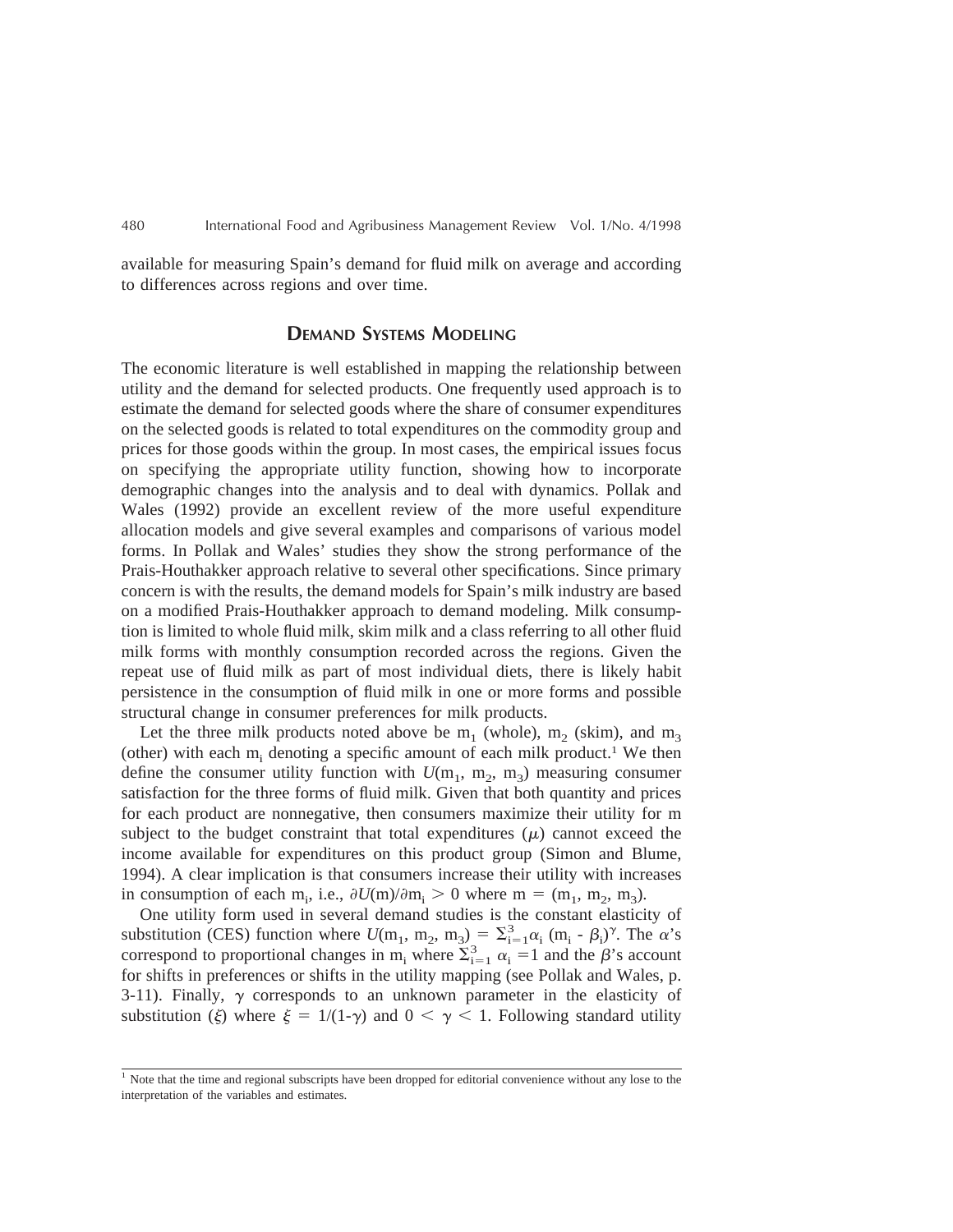maximization procedures using this CES utility specification, the demand of  $m<sub>i</sub>$ can be derived as developed with equation (1). Letting  $w_i = p_i m_i / (\sum_{r=1}^3 p_r m_r)$ , then the demand function can equally be expressed in expenditure shares as set forth in equation (2) (Pollak and Wales, p. 155).

$$
m_i = \beta_i + \left(\mu - \sum_{r=1}^3 p_r \beta_r \right) \left( \frac{(p_i/\alpha_i)^{-\xi}}{\sum_{r=1}^3 p_r^{1-\xi} \alpha_r^{\xi}} \right)
$$
 (1)

or

$$
w_i = \frac{p_i \beta_i}{\mu} + \left(1 - \frac{\sum\limits_{r=1}^3 p_r \beta_r}{\mu}\right) \left(\frac{\left(p_i^{1-\xi} \alpha_i^{\xi}\right)}{\sum\limits_{r=1}^3 p_r^{1-\xi} \alpha_r^{\xi}}\right) \tag{2}
$$

Demographics and consumer habits can be major determinants of consumption patterns. It is essential that such determinants be directly incorporated into the demand system as set forth with equation (2). While there are several ways to include demographics in the demand systems, we have adopted the modified Prais-Houthakker procedure to account for regional differences in the demand for fluid milk products. If the original demand system was denoted by the standard form  $h^{i}(P, \mu)$  before defining the utility function, then the modified Prais-Houthakker procedure replaces the original system with  $s_i$   $h(P, \mu/s_o)$  where  $s_i$  is a specific scale for the  $i<sup>th</sup>$  commodity and is directly related to the demographics ( $\eta$ ) (i.e.,  $s_i = S^i(\eta)$ ). Further, the income scale  $s_o$  is defined by the budget constraint where  $\sum p_i s_i h(P, \mu/s_o) = \mu$  (Pollak and Wales, p. 79). Following Pollak and Wales' (p. 171) adaptation of the modified Prais-Houthakker model, equation (2) can be rewritten to explicitly relate the effects of demographics on the demand system as developed in equation (3). Note that  $\eta$  can be a single demographic variable or a vector of demographics impacting the demand for fluid milk.

$$
w_i = \frac{p_i \beta_i (1 + \alpha_i \eta)}{\mu} + \left(1 - \frac{\sum\limits_{r=1}^3 p_r \beta_r (1 + \alpha_r \eta)}{\mu}\right) \left( \frac{\left(p_i^{1-\xi} \alpha_i^{\xi} (1 + \alpha_i \eta)\right)}{\sum\limits_{r=1}^3 \left(p_r^{1-\xi} \alpha_r^{\xi}\right) (1 + \alpha_r \eta)}\right)
$$
(3)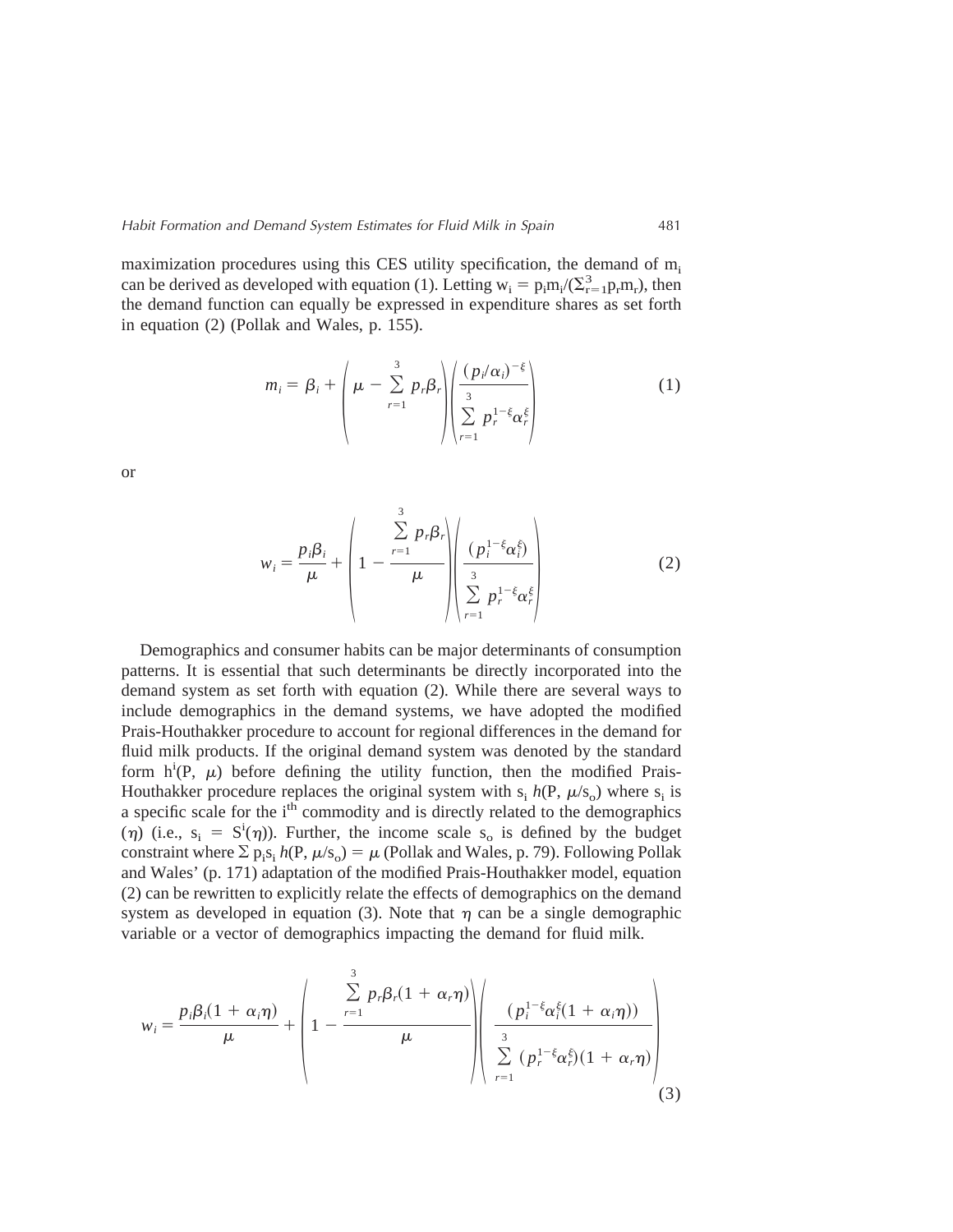In addition to the demographic effects, fluid milk is among a group of products that have generally well established consumption use and is a complement to the consumption of other products consumed regularly (e.g., consumption of cereal for breakfast, milk in coffee, etc.). One would expect some habit in the consumption of fluid milk products, thus the demand system should reflect habit persistence. In the context of the expenditure equation in (3),  $\beta_i$  is related to previous levels of milk consumption ( $m_{i(t-1)}$ ) where one form could be  $\beta_i = \delta_0 +$  $\delta_1$  m<sub>i(t-1)</sub>. If there are changes in habits over time due to exogenous effects, then the habit persistence adjustment could also include a trend variable as suggested in equation (4).

$$
\beta_i = \delta_0 + \delta_1(m_{i(t-1)}) + \delta_2(t) \tag{4}
$$

In equation (4),  $\delta_0$  is interpreted as the "physiological necessary" portion of  $\beta_i$ while  $\delta_1$  and  $\delta_2$  are the "psychologically necessary components" (Prais and Wales, p. 14). Furthermore,  $\delta_1$  is viewed as endogenous taste changes while  $\delta_2$ represents exogenous taste changes. Clearly,  $\delta_2$  and the time trend (t) represent proxy measures for factors generating these exogenous changes. Such factors could include advertising and/or major changes in product packaging, distribution, and storage methods if they were trending. Also, one would expect  $\delta_1$  to reflect only habit persistence and not inventory effects because of the highly perishable nature of fluid milk even for short time periods such as months. Thus, if  $\delta_1$  is statistically significant it must be reflecting consumption habits and not storage.

The scale adjustment in equation (3) traditionally accounts for demographics or related economic and non economic variables. Since our analysis is based on regional differences in Spain over a relative short time period, we capture demographic difference through regional dummies for each cross section in the data set. Obviously, one would prefer to have actual demographics, but data limitations make it necessary to use this approach to capture regional differences. Let the R's be regional dummies for the 17 regions identified in Table 1. Then a useful proxy way to include demographic differences in the demand system is to define  $g_i = (1 + \sum_{r=1}^{17} \lambda_r R_r)$  where  $r = 1, 2, ..., 17$ . Since the inclusion of all dummies by definition creates a singular matrix, the restriction that  $\Sigma_{r=1}^{17} \lambda_r = 0$ is imposed. Using region one as a base, then  $\lambda_1 = -\sum_{r=2}^{17} \lambda_r$ . Substituting this restriction into the original summation gives  $g_i = (1 + \sum_{r=2}^{17} \lambda_r dR_r)$  where  $dR_r =$  $R_r - R_1$ . This method for including the regional dummies is particularly useful when interpreting the final model results since with  $g_i = 1$  implies an average value over all regions and  $g_r = 1 + \lambda_r$ , where r is 1 gives regional differences. Thus one can estimate the demand system fully accounting for regional differences and then discuss the average in addition to specific regions. In our analysis of Spain's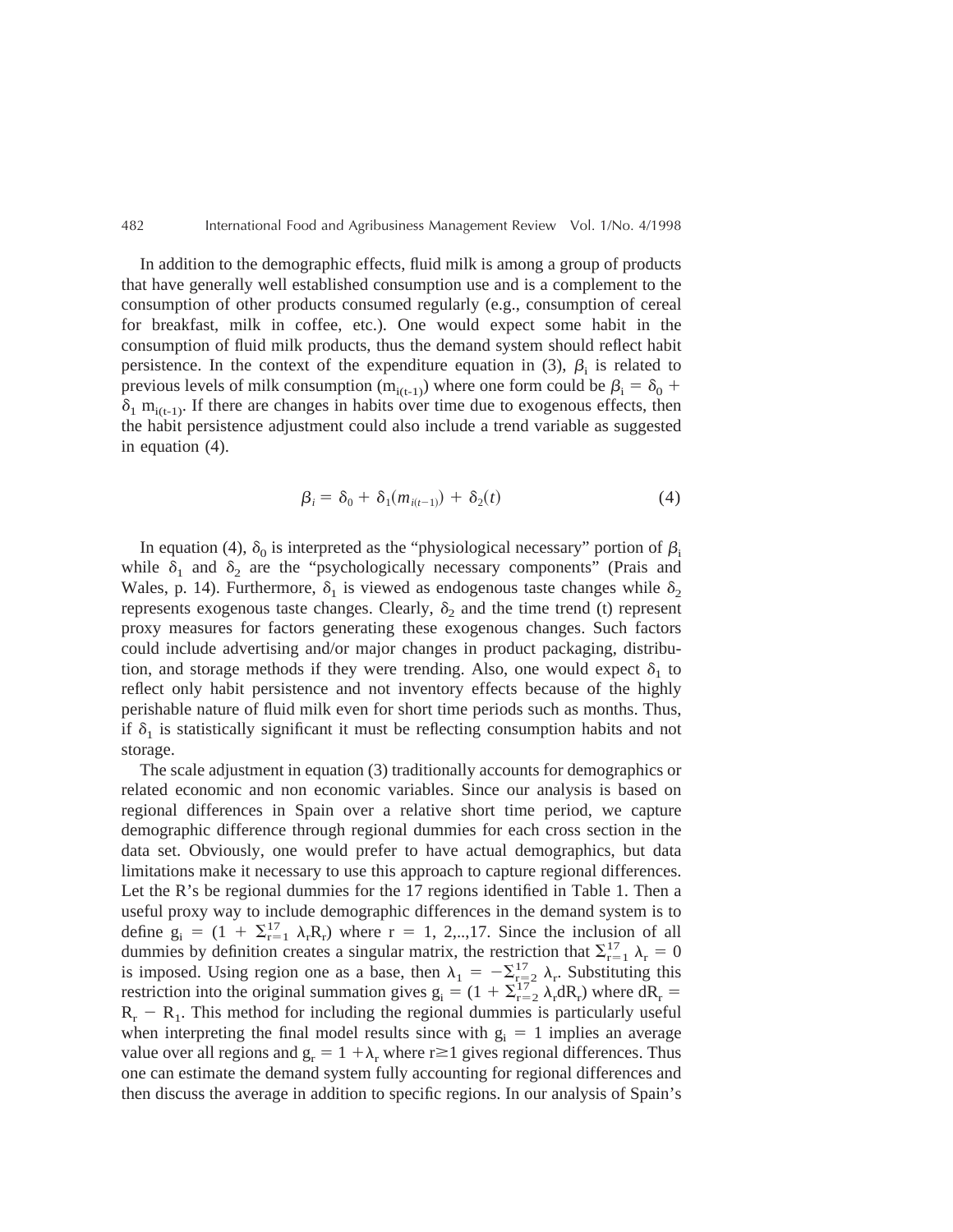dairy sector we are more interested in the overall average than for a specific region even though the model will facilitate dealing with specific regions.

# **FLUID MILK DEMAND ESTIMATES**

Monthly data were recorded over the period 87:1 through 92:9, giving to total of 69 observations per region. Using these data, whole and skim milk expenditure share equations were estimated based on the coefficients for  $w_i$  and equation (1). Since  $\Sigma_{i=1}^3$  w<sub>i</sub> = 1 only whole (w<sub>1</sub>) and skim milk (w<sub>2</sub>) were estimated since the other milk category is then predetermined. Actual variables entering the demand models are defined where:

| $WM_{it}$     | $=$ | whole milk consumption per capita per month (liters per                                                                                           |
|---------------|-----|---------------------------------------------------------------------------------------------------------------------------------------------------|
|               |     | capita) in region i for period t.                                                                                                                 |
| $SM_{it}$     | $=$ | skim milk consumption per capita per month (liters per                                                                                            |
|               |     | capita) in region i for period t.                                                                                                                 |
| $OM_{it}$     | $=$ | other milk consumption per capita per month (liters per                                                                                           |
|               |     | capita) in region i for period t.                                                                                                                 |
| $WP_{it}$     | $=$ | whole milk price (pesetas per liter) in region i for period t.                                                                                    |
| $SP_{it}$     | $=$ | skim milk price (pesetas per liter) in region i for period t.                                                                                     |
| $OP_{it}$     | $=$ | other milk price (pesetas per liter) in region i for period t.                                                                                    |
| TM            | $=$ | time trend with $TM = 1$ when $t = 87:1$ , etc.                                                                                                   |
| $WM_{i(t-1)}$ | $=$ | whole milk consumption per capita per month (liters per                                                                                           |
|               |     | capita) in region i for period t-1.                                                                                                               |
| $SM_{i(t-1)}$ | $=$ | skim milk consumption per capita per month (liters per                                                                                            |
|               |     | capita) in region i for period t-1.                                                                                                               |
| $OM_{i(t-1)}$ | $=$ | other milk consumption per capita per month (liters per                                                                                           |
|               |     | capita) in region i for period t-1.                                                                                                               |
| $R_{it}$      | $=$ | dummy variables corresponding to the 17 cross sections.                                                                                           |
| $W_{1(it)}$   | $=$ | $WM_{(it)} WP_{(it)} / (WM_{(it)}WP_{(it)} + SM_{(it)} SP_{(it)} + OM_{(it)} OP_{(it)})$                                                          |
| $W_{2(it)}$   | $=$ | $SM_{\text{(it)}} SP_{\text{(it)}} / (WM_{\text{(it)}} WP_{\text{(it)}} + SM_{\text{(it)}} SP_{\text{(it)}} + OM_{\text{(it)}} OP_{\text{(it)}})$ |
| $W_{3(it)}$   |     | $= 1 - W_{1(it)} - W_{2(it)}$ .                                                                                                                   |
|               |     |                                                                                                                                                   |

Note that the "i and t" subscripts for the w's can be dropped for convenience without any loss in their meaning. Using these definitions and the models from (3), empirical estimates are reported in Table 2. In this table, the  $\lambda$ 's correspond to the regional scale adjustments discussed above (see Table 1) and the  $\delta$ 's reflect the structural shifts from habits and exogenous trends as defined in equation (4). Parameter estimates along with their t-statistics are presented for each milk product and other statistics are reported at the bottom of the table. Appropriate parameter restrictions consistent with demand theory have been imposed on the estimated models.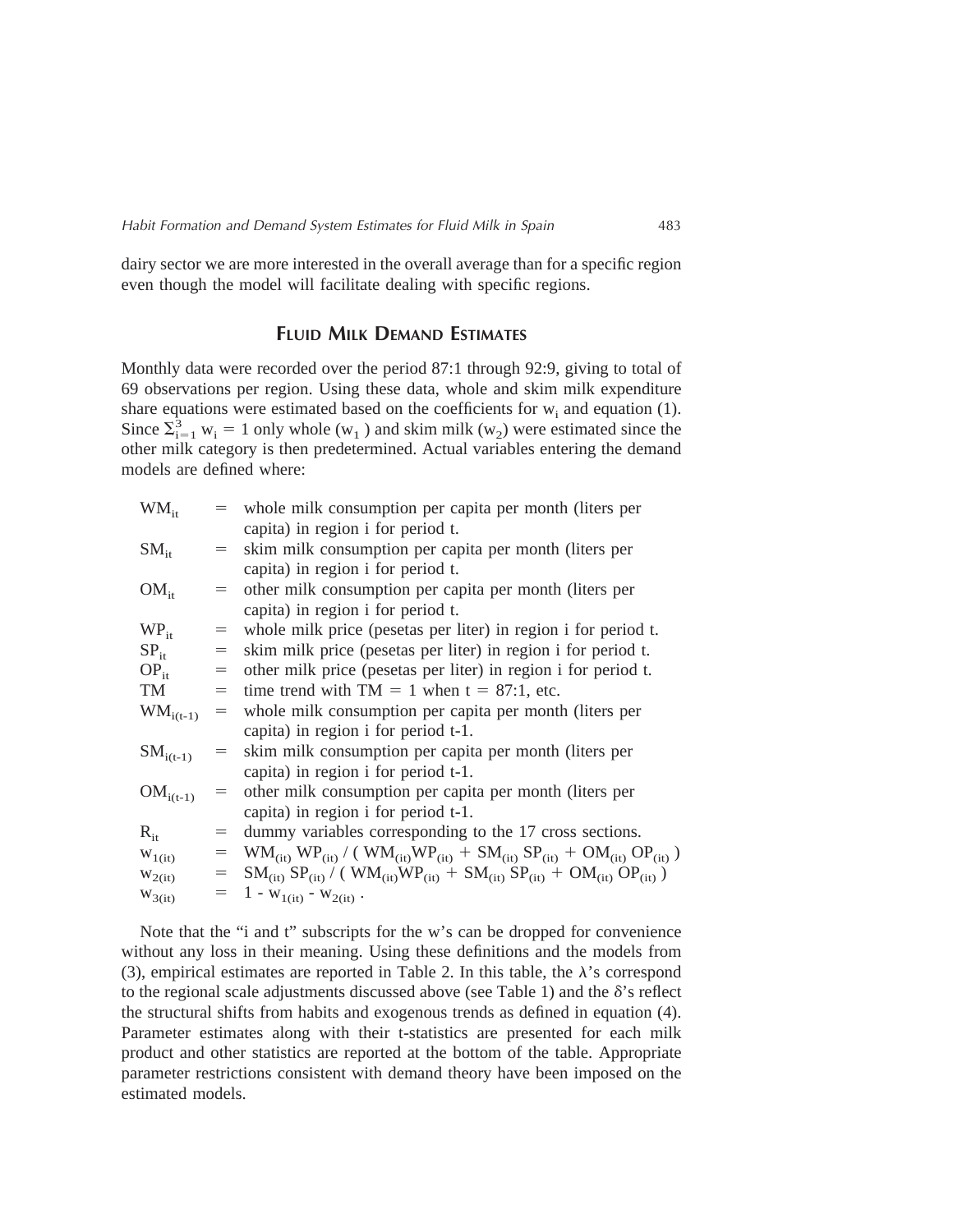|                        | Whole Milk |           | Skim Milk |           | Other Milk |           |
|------------------------|------------|-----------|-----------|-----------|------------|-----------|
|                        | Estimate   | t-value   | Estimate  | t-value   | Estimate   | t-value   |
| $\alpha$               | 0.4523     | 20.9101   | 0.2392    | 12.4110   | 0.3085     |           |
| $\lambda$ 2            | $-0.1734$  | $-2.4287$ | $-0.1023$ | $-1.3531$ | $-0.4103$  | $-6.5897$ |
| $\lambda$ <sub>3</sub> | $-0.3783$  | $-4.5915$ | $-0.5211$ | $-7.1669$ | $-0.5456$  | $-7.7862$ |
| $\lambda$ 4            | 0.2172     | 3.7316    | 0.2964    | 4.4803    | 0.0062     | 0.1373    |
| $\lambda$ 5            | 0.0919     | 1.7643    | $-0.1211$ | $-2.0278$ | 0.0626     | 1.3929    |
| $\lambda$ 6            | $-0.0722$  | $-1.0196$ | $-0.2914$ | $-3.8943$ | 0.2567     | 5.4222    |
| $\lambda$ 7            | 0.1401     | 2.6875    | 0.1528    | 2.8092    | 0.1568     | 4.0041    |
| $\lambda8$             | 0.0636     | 0.9562    | 0.0102    | 0.1466    | 0.3302     | 7.4960    |
| $\lambda$ 9            | $-0.1045$  | $-1.7560$ | $-0.0165$ | $-0.3040$ | 0.2614     | 6.5034    |
| $\lambda$ 10           | $-0.0104$  | $-0.1836$ | 0.0748    | 1.1697    | 0.2126     | 4.6926    |
| $\lambda$ 11           | $-0.1353$  | $-2.0677$ | $-0.1828$ | $-2.4907$ | 0.0295     | 0.5477    |
| $\lambda$ 12           | 0.2525     | 4.8791    | 0.3114    | 4.6598    | 0.2756     | 7.1839    |
| $\lambda$ 13           | $-0.0933$  | $-1.3206$ | $-0.0725$ | $-1.0215$ | 0.1972     | 3.2811    |
| $\lambda$ 14           | $-0.1479$  | $-1.9641$ | $-0.1101$ | $-1.3506$ | $-0.0806$  | $-1.1259$ |
| $\lambda$ 15           | $-0.1454$  | $-2.5533$ | $-0.0036$ | $-0.0718$ | $-0.1689$  | $-4.2200$ |
| $\lambda$ 16           | 0.2175     | 3.3987    | 0.1278    | 1.9008    | $-0.2103$  | $-3.0978$ |
| $\lambda$ 17           | 0.1844     | 2.5223    | 0.2520    | 2.7580    | $-0.2429$  | $-3.3643$ |
| $\delta 0$             | $-0.9782$  | $-1.7628$ | $-0.2204$ | $-1.5155$ | 0.5067     | 1.5655    |
| $\delta$ 1             | 0.6779     | 22.3136   | 0.5160    | 20.1770   | 0.6190     | 23.7413   |
| $\delta$ <sub>2</sub>  | 0.0422     | 3.7793    | 0.0144    | 4.9176    | 0.0012     | 0.1928    |
| $\xi$<br>$R^2$         | 2.0918     | 5.1923    | 2.0918    | 5.1923    | 2.0918     | 5.1923    |
|                        | .9089      |           | .7500     |           |            |           |
| DWW.                   | 1.9476     |           | 2.1659    |           |            |           |
| Mean w <sub>i</sub>    | .5238      |           | .1316     |           |            |           |
| $\sigma$               | .0506      |           | .0298     |           |            |           |
| Obs                    | 1132       |           | 1132      |           |            |           |
| LMHet.test             | 11.1894    |           | 4.88266   |           |            |           |

**Table 2.** Estimated coefficients for the modified Prais-Houthakker fluid milk expenditure models (see equation 3 with the  $\lambda$ 's corresponding to the regions and the  $\delta$ 's reflecting the structural shifts set forth with equation 4).

The t-value are based on standard errors after using the heteroscedastic-consistent matrix from the White's correction procedure.

Proportional changes  $(\alpha's)$  in the utility mapping are statistically significant and have the correct signs and expected magnitudes. Likewise the elasticity of substitution  $(\xi)$  in the original utility is also consistent with prior expectations and is statistically significant. Regional differences are clearly seen with the  $\lambda$ 's where the t-values provide a test of regional differences from an overall average. The  $\delta$ 's capture preference shifts with the habit formation  $(\delta_1)$  being statistically significant for each milk product. Estimates for  $\delta_1$  are particularly interesting in that they are the most significant estimates within the models. Clearly, habit persistence as reflected initially in equation (4) is present and the implications will be shown in subsequent simulations. In contrast the exogenous preference shift estimated with  $\delta_2$  is significantly different from zero for whole and skim milk. There is strong empirical evidence of structural change reflected with the time trend set forth with equation (4). While consumer preferences have changed, the relative importance of the exogenous preference shifts compared to the other changes will be illustrated using simulation techniques.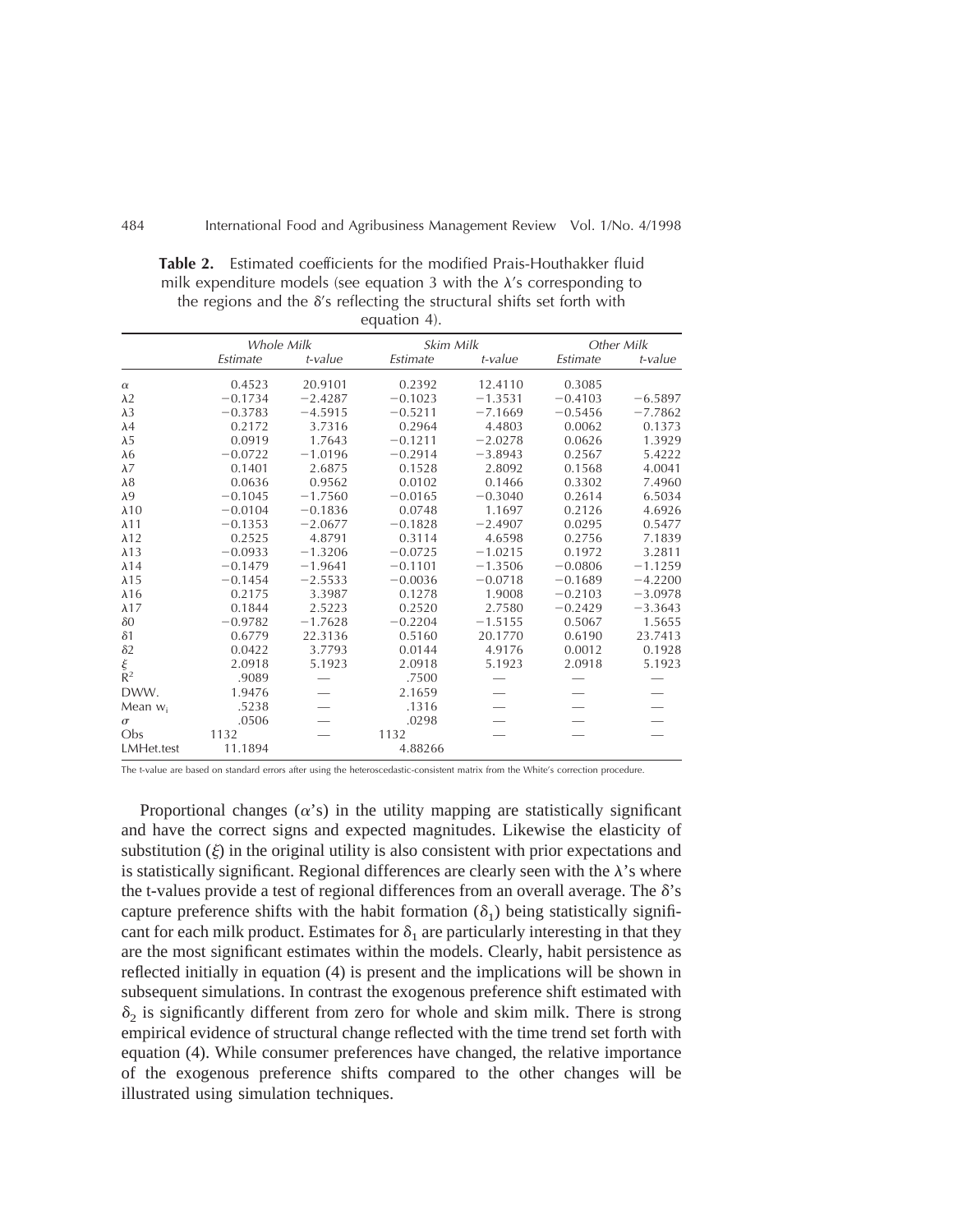| Spain's                      |          |           | Direct Elasticities |           |         | Marginal Budget Shares |        |  |  |
|------------------------------|----------|-----------|---------------------|-----------|---------|------------------------|--------|--|--|
| Regions                      |          | Whole     | Skim                | Other     | Whole   | <b>Skim</b>            | Other  |  |  |
| Average                      | $\Omega$ | $-0.5751$ | $-0.1724$           | $-0.3648$ | 0.5616  | 0.1477                 | 0.2907 |  |  |
| Cataluna                     |          | $-0.5502$ | $-0.0964$           | $-0.1642$ | 0.5885  | 0.1693                 | 0.2422 |  |  |
| Aragon                       | 2        | $-0.7776$ | $-0.5191$           | $-0.7258$ | 0.6043  | 0.1726                 | 0.2231 |  |  |
| <b>Balears</b>               | 3        | $-0.9595$ | $-0.8791$           | $-1.1142$ | 0.6326  | 0.1282                 | 0.2393 |  |  |
| Murcia                       | 4        | $-0.4532$ | 0.0862              | 0.1214    | 0.5855  | 0.1640                 | 0.2505 |  |  |
| Andalucia                    | 5        | $-0.5580$ | $-0.0738$           | $-0.2685$ | 0.5830  | 0.1234                 | 0.2936 |  |  |
| Extremadu                    | 6        | $-0.5769$ | $-0.1971$           | $-0.5213$ | 0.5258  | 0.1056                 | 0.3686 |  |  |
| Mancha                       | 7        | $-0.4540$ | 0.0406              | $-0.0588$ | 0.5583  | 0.1485                 | 0.2932 |  |  |
| Leon                         | 8        | $-0.4490$ | 0.0035              | $-0.2145$ | 0.5272  | 0.1317                 | 0.3412 |  |  |
| Galicia                      | 9        | $-0.5242$ | $-0.1891$           | $-0.4666$ | 0.4956  | 0.1431                 | 0.3613 |  |  |
| <b>Asturias</b>              | 10       | $-0.4919$ | $-0.1002$           | $-0.3138$ | 0.5209  | 0.1488                 | 0.3303 |  |  |
| Vasco                        | 11       | $-0.6447$ | $-0.3261$           | $-0.6023$ | 0.5363  | 0.1333                 | 0.3304 |  |  |
| Navarra                      | 12       | $-0.3527$ | 0.2066              | 0.2338    | 0.5548  | 0.1528                 | 0.2924 |  |  |
| Cantabria                    | 13       | $-0.5540$ | $-0.2078$           | $-0.4824$ | 0.5122  | 0.1378                 | 0.3500 |  |  |
| Rioja                        | 14       | $-0.6682$ | $-0.3683$           | $-0.6161$ | 0.5455  | 0.1498                 | 0.3046 |  |  |
| Canarias                     | 15       | $-0.6727$ | $-0.3819$           | $-0.5959$ | 0.5525  | 0.1694                 | 0.2781 |  |  |
| MValenica                    | 16       | $-0.5645$ | $-0.0053$           | $-0.0003$ | 0.6332  | 0.1543                 | 0.2125 |  |  |
| MMadrid                      | 17       | $-0.5545$ | $-0.0349$           | $-0.0038$ | 0.6216  | 0.1728                 | 0.2056 |  |  |
| Coefficient. of<br>Variation |          | $-0.2371$ | $-1.4093$           | $-0.9887$ | 0.07361 | 0.1259                 | 0.1781 |  |  |

**Table 3.** Price elasticities and marginal budget shares for whole, skim and other Spanish milk products.

a All elasticities are calculated at the mean expenditure of 675 pesetas per month per capita and for the average prices (see Table 1).

The results in Table 2 include correcting for heteroscedasticity. Using a Lagrange Multiplier test (LHHET in Table 2), the test pointed to the presents of some heteroscedasticity in the whole and skim milk equations before correcting the models. LMHET in Table 2 follows a  $\chi^2$  and the corresponding Type I probabilities are shown. Given the LM values are statistically different from zero, the original milk models were corrected giving the estimates and standard errors reported in Table 2. While the corrections were made, numerically they had very minimal effect on the estimates and subsequent conclusions about milk demand.

Coefficients of determination are reported for the whole and skim milk and not for the other milk since it is predetermined once whole and skim milk shares are estimated.  $R^2$  values are reported at the bottom of Table 2. Finally, a generalized measure of serial correlation indicated no problems with the residuals over time.

## **PRICE ELASTICITIES**

Using the estimates from Table 2, the first important dimension to understanding Spain's milk demand is to show the direct price elasticities. Table 3 includes direct price elasticities for the average across regions and for each of the 17 regions. All values are calculated at the mean expenditure level using average prices. As evident from the overall country average, there is considerable difference in the elasticities among whole, skim and other milk with the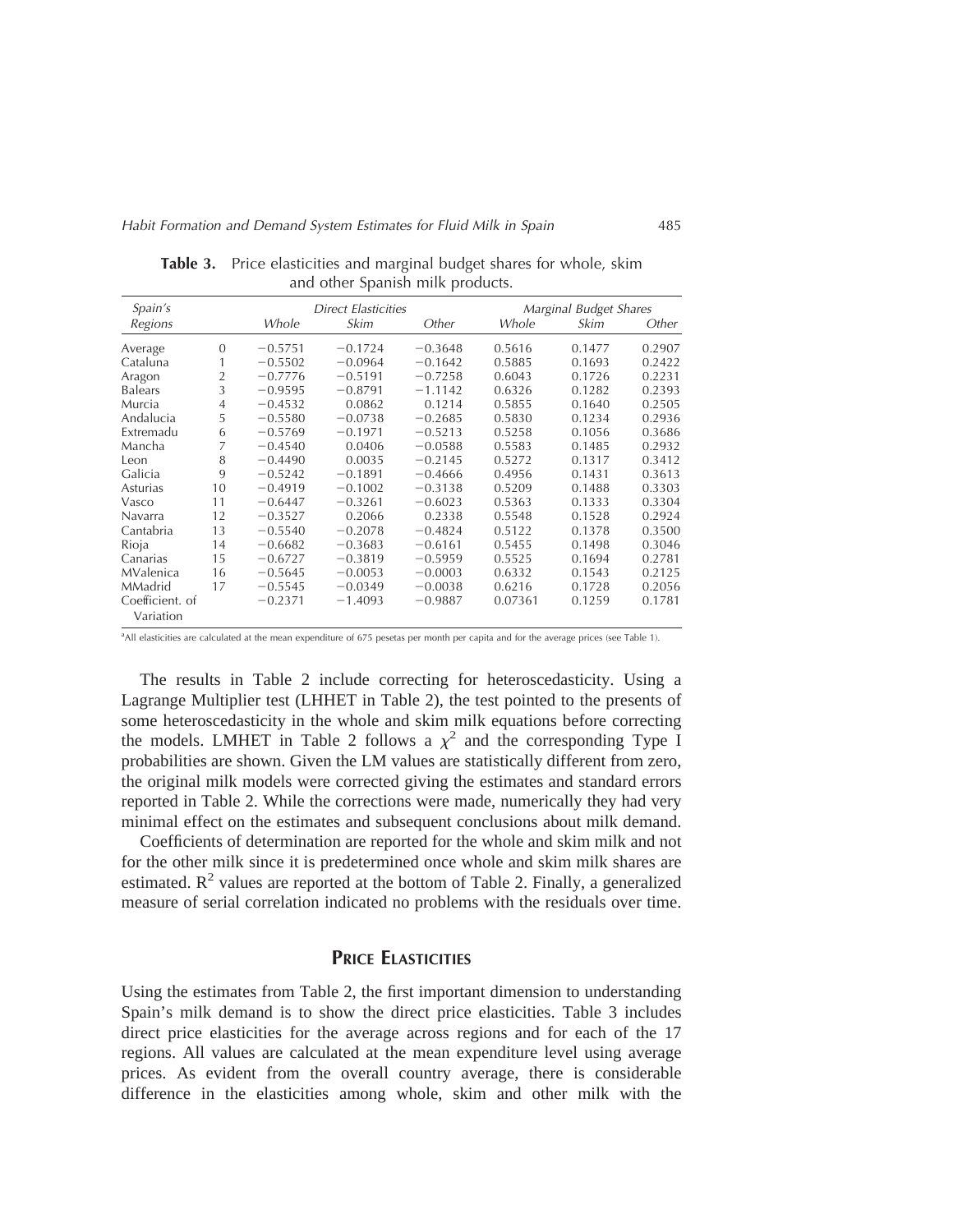elasticities shown to be -.57, -.17 and -.36, respectfully. Since skim milk is a more differentiated product one would intuitively expect the elasticity for whole milk to exceed that of skim. Clearly, milk is very inelastic as one would hypothesize for a product that is generally considered an essential part of the nutritional intake. Also, given the perishability of milk, one would not expect increased storage with price adjustments, thus further pointing to the expectation for very inelastic demands. Studies of the U.S. dairy demand by Ward and Dixon point to similar elasticities among U.S. consumers. Williams gives elasticities for all liquid milk in the United Kingdom with values in the range of those estimated for Spain. Oskam estimates the price elasticity for milk and milk products to be -.14 for the Netherlands. Almost all U.S. dairy studies point to price elasticities in the range of -.10 to -.40 (Kilmer, 1989 ; Johnson, Eds., 1992).

Relative regional differences in elasticities are compared using the coefficient of variation reported at the bottom of Table 3. Variation in skim and other milk elasticities across regions are several times greater than seen for whole milk as show with the C.V. of -.23 for whole milk compared with -1.41 and -.99 for skim and other milk. In a few regions the sign for skim and other milk are wrong, but for the majority of regions the elasticities carry the expected signs and magnitudes. Also, the skim milk elasticities tend to be lower within the more metropolitan regions such as MValencia, MMadrid, and Cataluna (Barcelona).

Habit formation or persistence is significant for each milk product (i.e., see the  $\delta_1$  and  $\delta_2$  values in Table 2). Since whole and skim milk are our primary products of interest we have plotted the estimated demand responses for these two products to give a clearer picture for the short and longer run demands for these products. In the long-run  $m_{i(t-1)}$  equals  $m_i^{\circ}$ . Substituting this value into the habit formation in equation (4) and then solving for m from equation (3), both the short and longer term demand responses can be illustrated as shown in Figures 1a and 1b for whole and skim milk. Showing the estimated demand is much more revealing than just reporting price elasticities, particularly when dealing with short and longer term changes.

Again, if there were no structural changes or habit formation, the short and long-run demand responses would be identical for each product. In Figures 1a and 1b differences in the short and long (habit formation) are evident, although the differences are not substantial. For whole milk over a price range from 68 to 88 pesetas per liter, long-run demand differs from the short run by  $+4%$  at the lower price of 68 pesetas to -2% for the higher price. Using the same price range for skim milk shown in Figure 1b, the short and long run differs by  $+.05\%$  to  $-2.35\%$ . For both products illustrated in these figures, habit formation due to the endogenous preference shifts is statistically significant (see Table 2) but numerically quite small. Recall that from equation (4), we are measuring the impact of the structural adjustments associated with  $\delta_1$  and not  $\delta_2$  which is the exogenous structural adjustment over time. Given the fundamental importance of milk in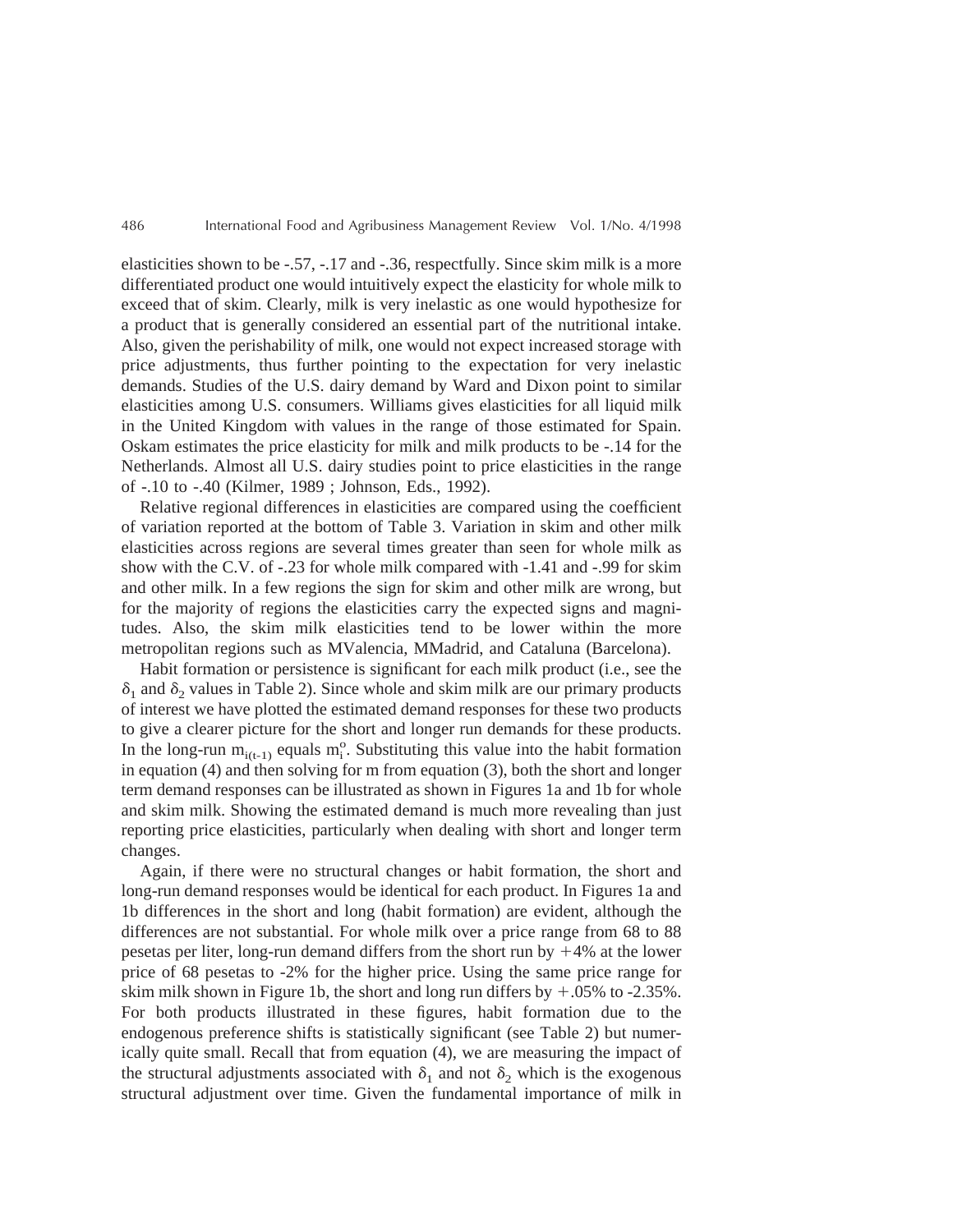

**Figure 1a.** Simulation of Spain's Whole Milk Demand in Response in the Short and Long Run Using the Modified Prais-Houthakker Demand Model

daily consumption patterns, the small numerical differences illustrated for both products are expected. Recall that these figures are for the average and will differ across regions depending on the  $\lambda$  values reported in Table 2.

These results are particularly important when addressing policy issues dependent on demand estimates. One can show the short and long-run implications of policies influencing prices but generally the differences between the short and long term will not be too large numerically. Simply, while habit persistence is statistically significant, the differences on milk demand over historical price ranges are not that large. Again such observations are best seen using the graphs rather than just reporting elasticities.

#### **BUDGET SHARES**

What happens to milk demand and relative shares when total expenditures on milk increase? That is, what are the marginal changes associated with changes in  $\mu$ from equation (2)? Marginal budget shares are also reported in Table 3 with the marginal response defined as  $0 < \partial(p_i m_i)/\partial \mu < 1.0$ . For the average (675) pesetas), whole milk captures 56% of a unit increase in expenditures and skim milk accounts for 14.7%. The marginal budget shares are close across the regions with whole milk ranging from 49% to 62% and skim milk extending from 10%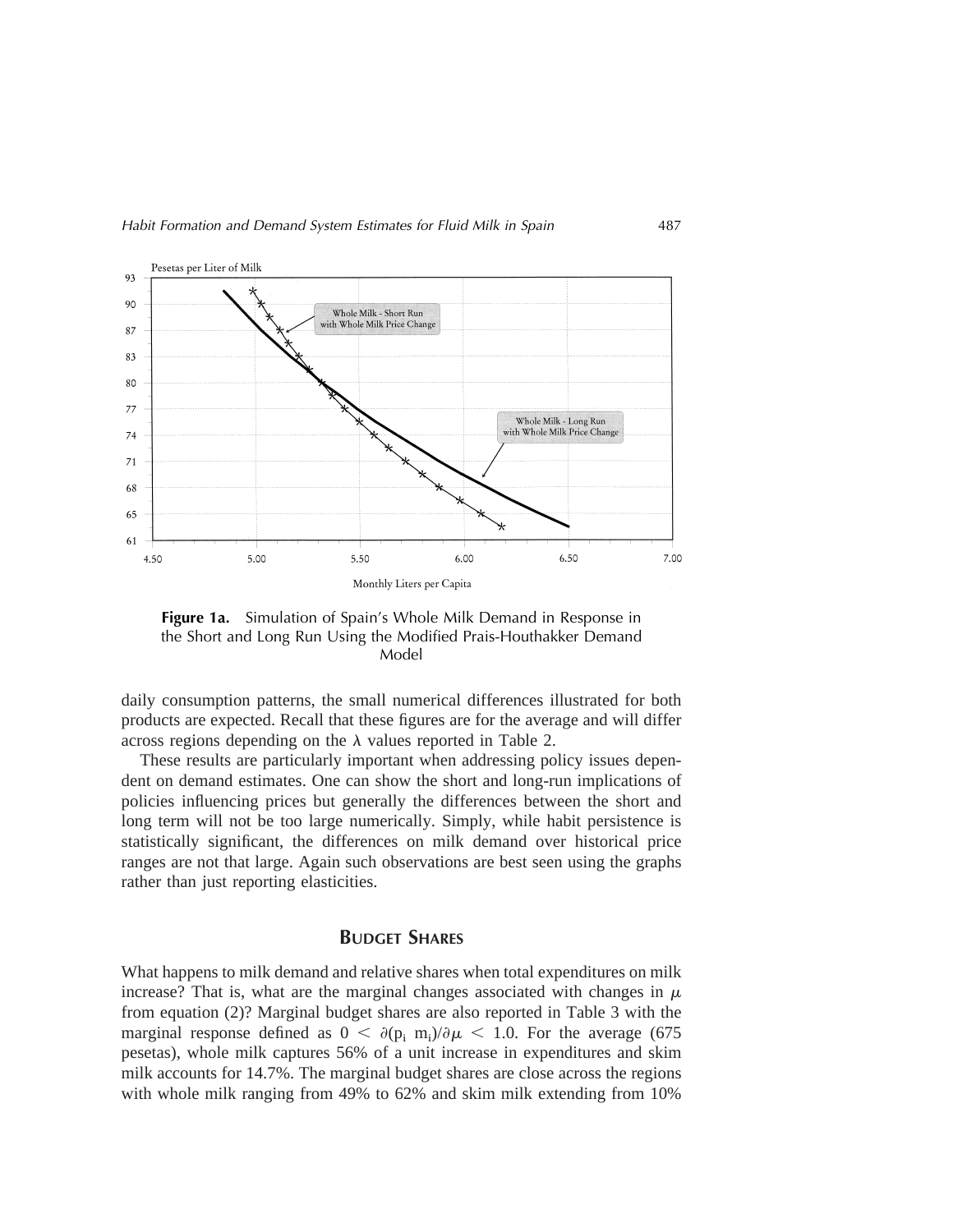

**Figure 1b.** Simulation of Spain's Skim Milk Demand in Response in the Short and Long Run Using the Prais-Houthakker Demand Model

to around 17%. Relative variation in marginal expenditures as measured with the coefficients of variation among the three milk categories points to a much higher degree of stability in response to expenditure changes relative to price changes. For example, the C.V. for whole milk expenditures is .0736 compared to .2371 for prices giving a factor around three. Similarly, skim milk shows the regional variation of .1259 compared to the price variation of 1.4093 or a factor nearing ten.

An interesting extension of the budget response is to show the change in demand shares over expenditure levels within a given time period. In Figure 2 we have simulated the total demand for fluid milk across per capita expenditures ranging from 400 pesetas to 1000 pesetas per month. Holding prices fixed at their means, then total demand increases as shown with the upper curve. At the lowest expenditure level, nearly 65% of the expenditures is for whole milk. As the total expenditures increase, the percentage going to whole milk declines to near 58% of the total milk volume demanded. While this figure continues to show the dominance of whole milk in the consumer diet, it also shows a growth in the use of alternative milk forms as expenditures increase. The upper level of 1,000 pesetas is approaching ranges beyond historical experiences, yet within this range the limits to demand adjustments across product forms can be easily seen. That is, whole milk demand decreases in relative terms but still remains the major component in the Spanish consumption of fluid milk. Clearly, the slope of the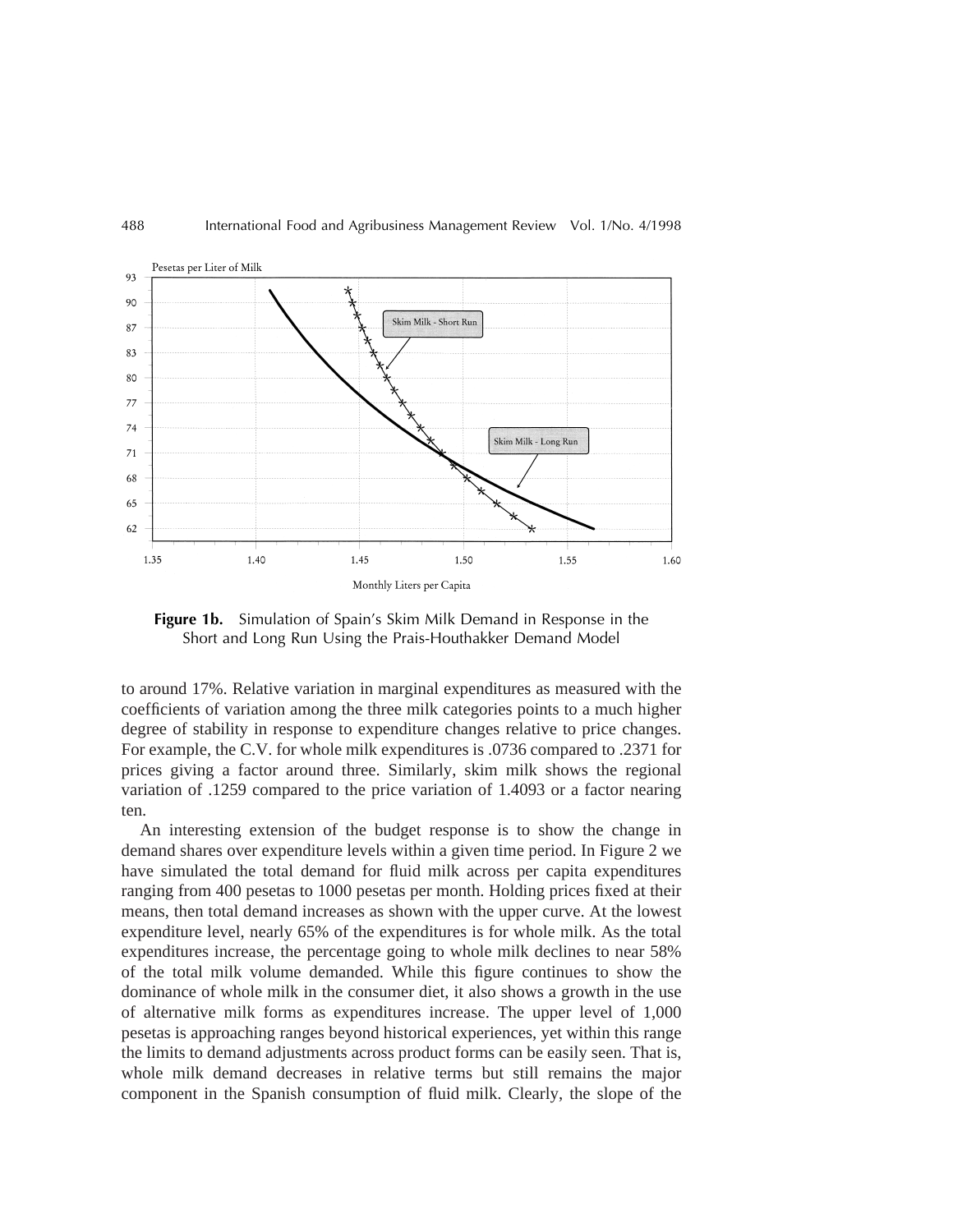

**Figure 2.** Simulation of Spain's Whole Milk Demand in Response to Changes in Budget Expenditures on Milk Products Using the Modified Prais-Houthakker Demand Model

whole milk share curve provides an informative picture of the demand response to potential income adjustments with consumers shifting to the more differentiated milk forms.

#### **DYNAMICS OF FLUID MILK DEMAND**

Over time Spanish demand of fluid milk depends on expenditure assumptions, prices, and the preference adjustments captured with equation (4). Preference adjustments are dynamic in the sense that a prediction for  $m<sub>i</sub>$  in one period enters the demand equation in the subsequent period through this equation. Furthermore,  $\delta_2$  adds an additional exogenous adjustment with the inclusion of time. Recall that  $\delta_2$  was significant for whole and skim milk but not for the other category (see Table 2.) Using the models set forth in Table 2 and an inflation assumption, one can gain insight into the dynamics of milk demand over time. In Figure 3, we have simulated fluid milk demand over several months using the following scenarios, recognizing that the growth assumptions are somewhat arbitrary:

**Scenario (1).** Fluid milk expenditures and milk prices remain at the mean starting price in 1992 while allowing for exogenous preference shifts captured with  $\delta_2$ .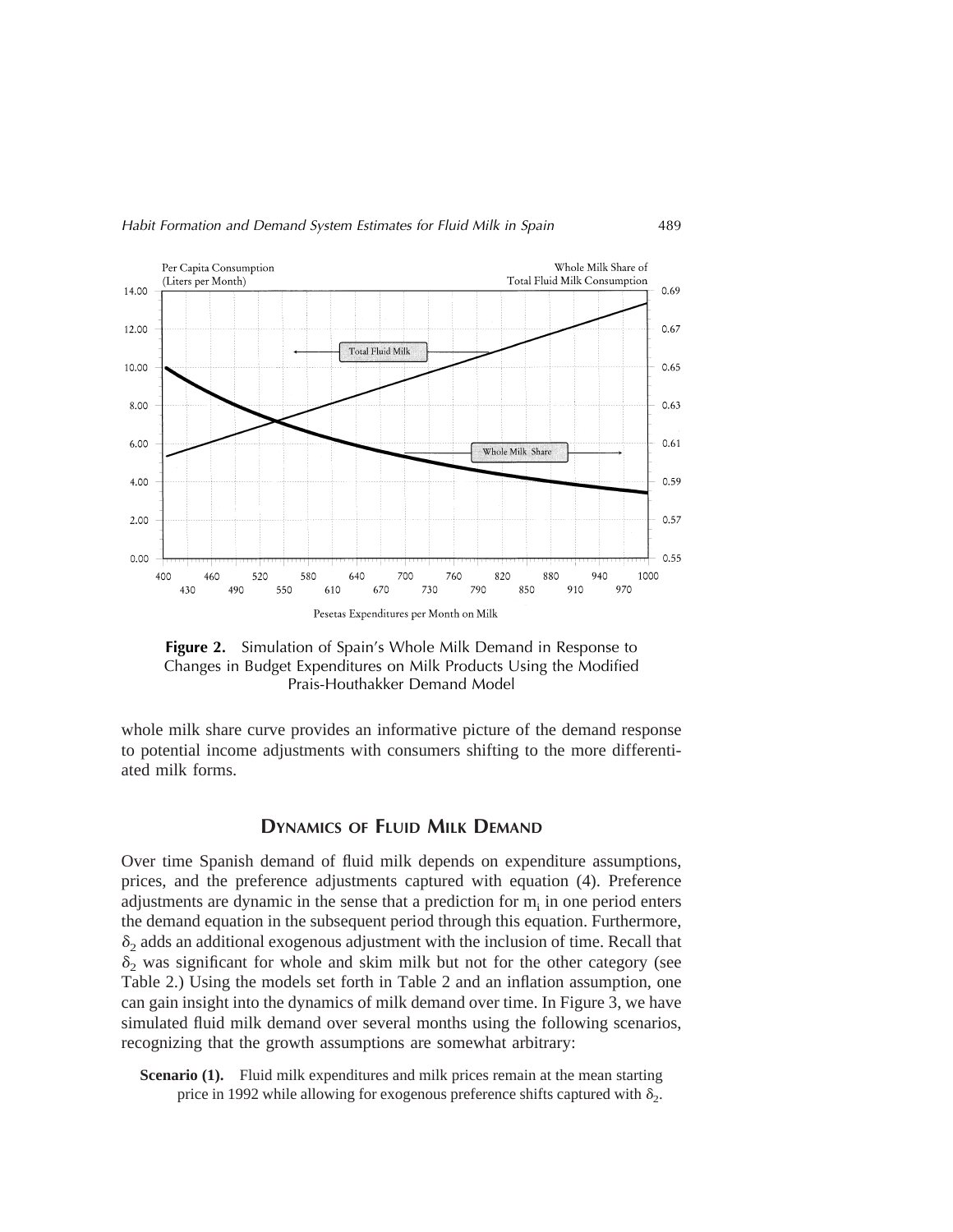

**Figure 3.** Simulated Changes in Milk Demand Across Time ith and without Assuming a 3% Annual Expenditure Growth Starting at a Mean of 675 Pesetas and No Changes in Prices

**Scenario (2).** Fluid milk expenditures grow at an annual rate of 3% and include the exogenous preference shifts captured with  $\delta_2$  while milk prices remain at the mean starting price in 1992.

In Figure 3, whole milk demand is shown to increase from 5.7 to 6.9 liters given the preferences shifts captured with  $\delta_1$  and  $\delta_2$  in Table 2. Likewise, skim milk increases from 1.5 to around 2.0 liters over the same period. Gains in demand for whole and skim milk in this scenario occur at the cost of declines in the demand for the other milk category. Prices will not remain fixed over time and expenditures are likely to change. Hence these plots with Figure 3 are not forecasts but a portrayal of the dynamic underlying patterns attributed to habit persistence and preference shifts estimated for the three milk forms.

In contrast to scenario (1), we have also allowed expenditures to grow at a rate of 3% annually for several years beyond the end of the data set. Again prices were held fixed at their means while recognizing that higher or lower price inflation rates over time and across the three milk categories would change the resulting demand patterns. In Figure 3, the dotted lines show the case with rising expenditures (i.e., 3% annually) and fixed prices. The expenditure increases lead to the most growth in whole milk demand with an increase to 7.5 liters. Whereas,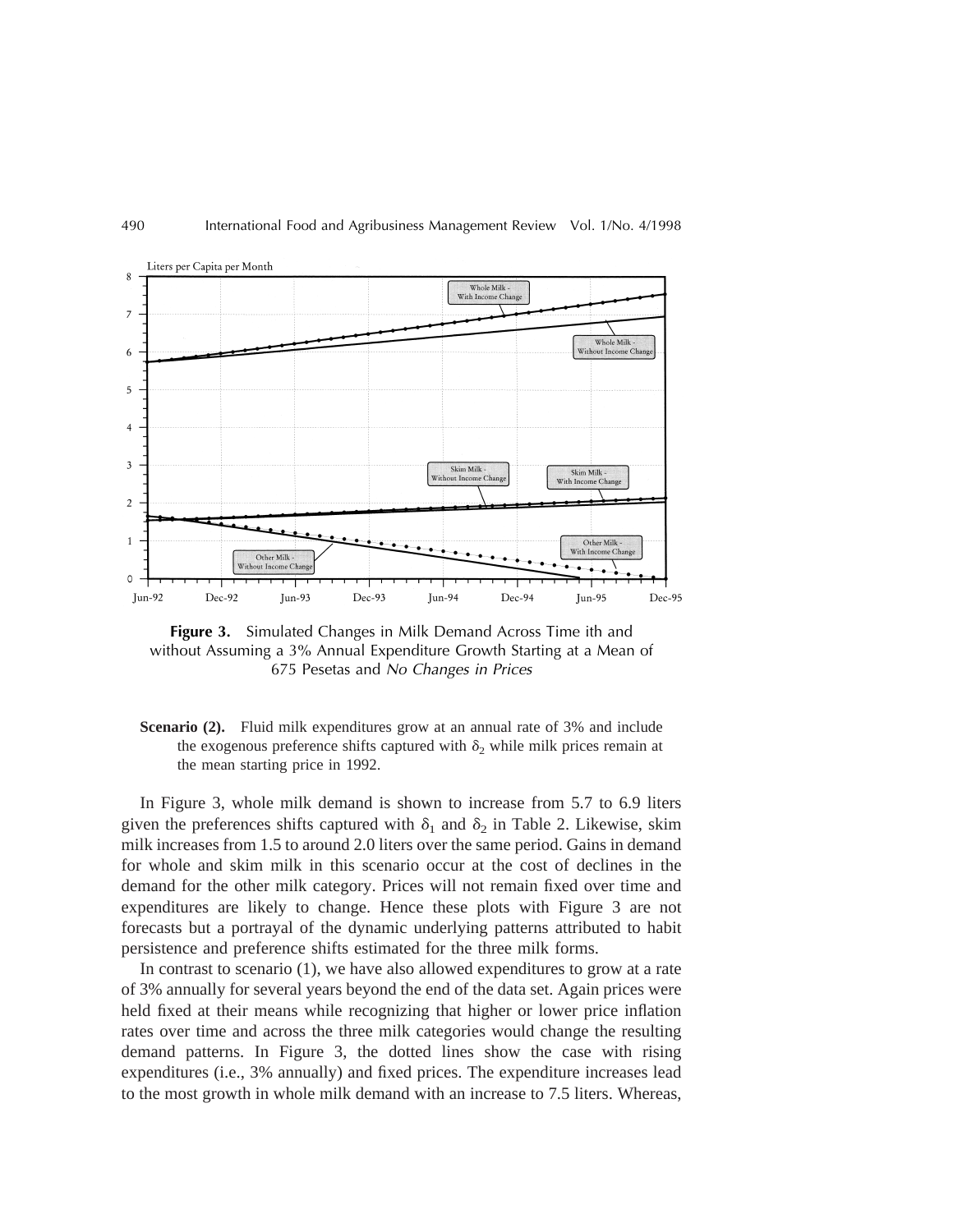the difference in skim milk with and without the expenditure growth is 2.13 liters compared with 2.03 liters for the same period.

What is apparent with the scenarios in Figure 3 is that the preference shifts in isolation from price adjustments will significantly change in the relative demands for milk products. Given the current preference measures, these changes can only be altered through differential pricing schemes if there is a structural reason to keep all product forms in the marketplace.

Other studies using of fluid milk demand based on non-systems approaches show mixed growth results. Williams looked at the United Kingdom dairy demand and found the income effects to be mixed from year to year and generally insignificant (Williams, p. 238). Ward and Dixon show positive and significant income elasticities for U.S. fluid milk demand (1989). Haidacher provides a review of many U.S. dairy studies and generally concludes that the income elasticity results are mixed depending on the data period and type of product (Haidacher, p. 178-210). There are often problems estimating income elasticities separate from the underlying time trends seen in many milk demand studies (Haidacher, p. 194). Oskam even shows a negative income effect for dairy consumption in the Netherlands (Oskam, 1982; 1989). Goddard shows a positive and significant income effect for Canadian milk demand (Goddard, 1988). Clearly, this habit persistence model does provide a measured difference attributed to income versus preference shifts.

From a national policy perspective, the more important issue is what happens to total demand for fluid milk under the scenarios presented. Once total demand is projected, then what are the implications for Spain's milk production quote system under the current EU (European Union) policies? For the cases presented with Figure 3, total per capita liters actually decline from 8.92 to 8.69 liters with no expenditure growth. With the 3% growth in expenditures, total milk demand increases from 8.92 to 9.69 liters over the years simulated. This represents a .75 liter increase in demand which could then be used to project to the total country. Such projections are beyond the scope of this paper since issues of estimating the appropriate growth and differential pricing issues must be carefully explored before setting forth specific demands that can be used to address the current EU milk quote problem. On the other hand, the expansion of the EU in the coming years from 15 to 25 or 30 countries may change the actual regulations. In any case, an adequate knowledge of consumer behavior and demand projections are the keystone to the policymaker.

#### **CONCLUSIONS**

Demand is one of the driving forces that ultimately dictates the success or failure of agricultural policies and firms within an industry. For Spain's dairy sector, we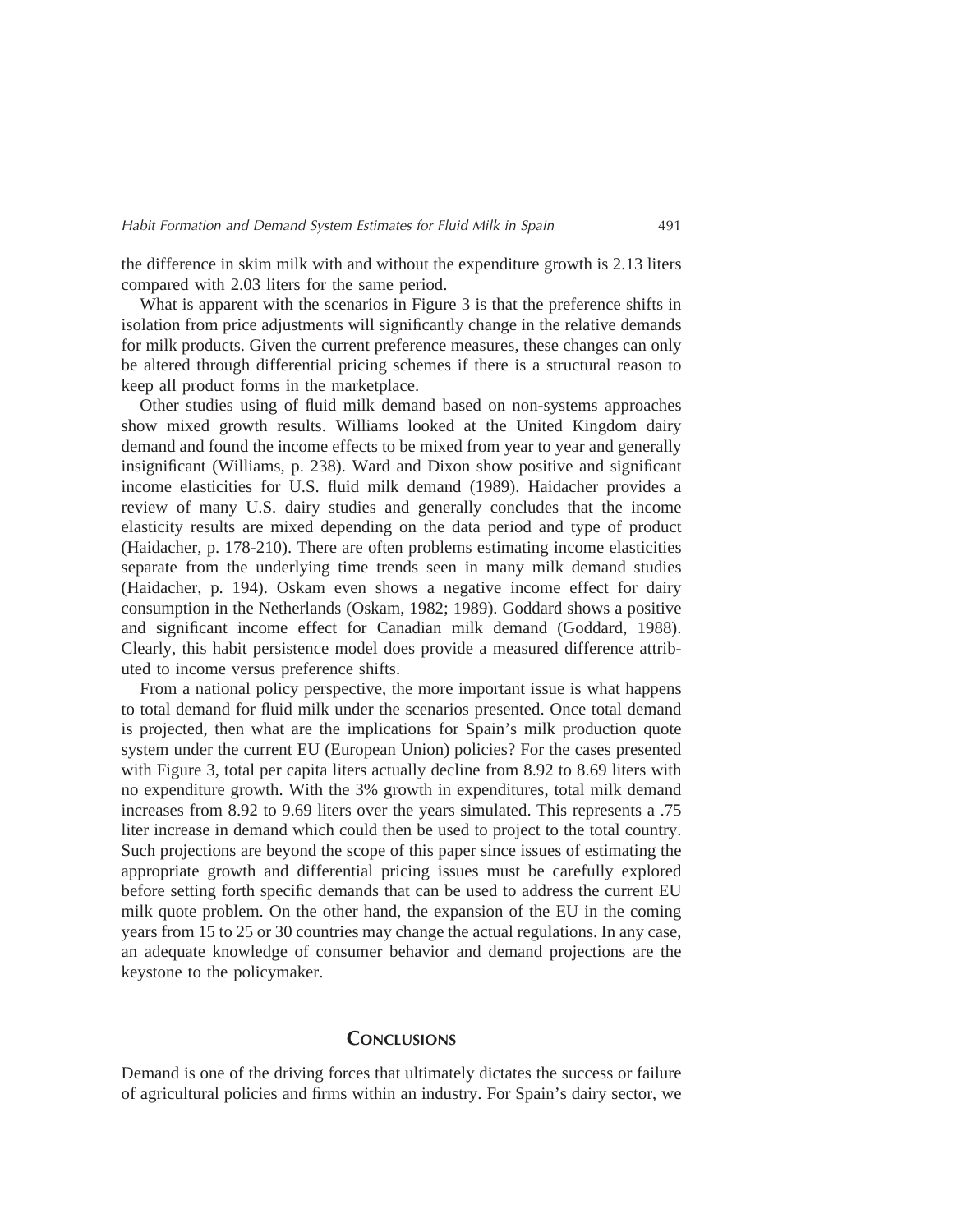have measured the demand for fluid milk and then used the models to illustrate the static and dynamic dimensions to consumption of fluid milk. Milk consumption is shown to be influenced by habit patterns along with the traditional economic variables. Habit formation is measured and shown to be an important element to change. Elasticities are estimated for whole, skim, and other fluid milk forms.

As with any analysis based on econometric estimates, our conclusions are conditioned on the demand models estimated and the properties of the specification. The results from the Prais-Houthakker model were robust with slight changes to the model, thus giving us more confidence when using the estimates for simulation purposes. Clearly, one needs to always be conscious that the model properties impact subsequent simulations. While it is beyond the scope of this paper, we have compared these results to using the AIDs specification and other expenditure allocation models. Consistent with Pollak and Wales, Prais-Houthakker models seem to work quite well relative to alternatives.

In this phase of the analysis of the dairy sector, the study has been limited to measuring demand. Using this demand and the corresponding consumption projections, then it is possible to explore the economic impact for changing dairy production quotes, from allocations between whole and skim milk, and from market enhancement policies. At this stage we have limited the discussion to demand measurement, clearly recognizing its importance when addressing different supply policies. Several regions in Spain were used primarily to provide a richer data source for estimating the milk models representative of the country. Most of the differences in regions were captured with the discrete intercept shifters. A next stage to the full analysis would be to better capture the social economic, demographics, and attitudes across consumers to better explain milk demand for each region. What drives the habit persistence and can it be measured? How have attitudes about milk products changed over time and what are the implications for regional allocation of milk products? At this juncture, we have estimated a robust measure of whole and skim milk demand using the modified Prais-Houthakker model while including habit persistence and formation.

## **REFERENCES**

- Briz, Julian, et al. 1995. "Evoluation y Perspectivas del Mercado de Leche, Productos Lacteos y Suscedanos en Espana." Unpublished Research Project sponsored by the European Union. University of Madrid, Madrid, Spain.
- Briz, Julian. 1983. El Mercado Detallistra de Leche Liquida en el Sector Lacteo: Area de Madrid. *Revista espanola de Lecheria 128*, 83–90.
- Buxade, C. y Otros. (1995). El Sector del Vacuno de Leche en la Realidad de la U.E. (1994/95). FESLAC. University of Madrid. Madrid, Spain.
- Connor, John. 1994. "North America as a Precursor of Changes in Western European Food Purchasing Patterns." *European Review of Agricultural Economics, 21*, 2, 155–173.